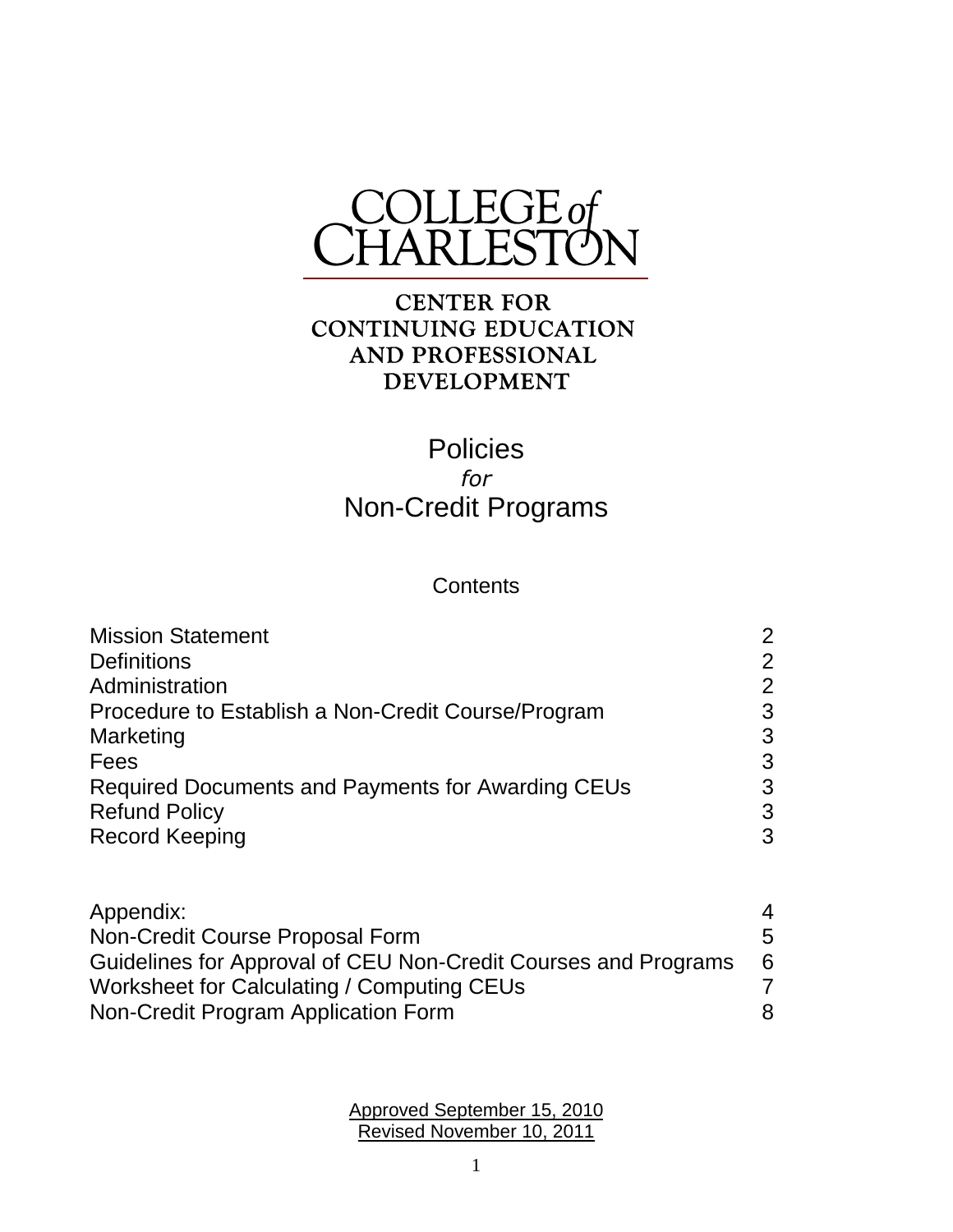## Non-Credit Programs

#### **Mission Statement**

The Center for Continuing Education and Professional Development at the College of Charleston will enrich the region, the greater community, and beyond by providing learning opportunities in support of the mission and strategic plan of the College of Charleston.

#### **Definitions**

**Continuing Education** programs are life-long learning activities. They include instructional programs that bring participants up to date in a particular area of knowledge or skill set, programs offering academic credit, continuing education units (CEUs), and certificates. These experiences may be offered in the form of courses, workshops, institutes or programs. They are often taken for development of personal knowledge and skills.

**Professional Development Programs** are credit or non-credit coursework to augment and enhance professional knowledge or skill set. This document pertains to non-credit courses and programs only.

The **Continuing Education Unit or CEU** is the basic unit of measurement for organized continuing education activities. The CEU is used in continuing education programs, particularly those required in a licensed profession in order for the professional to maintain the license. Examples of people who may need CEUs include educators, health care professionals, and social workers. One continuing education unit is normally defined as ten contact hours of participation in an organized continuing education experience under responsible sponsorship, capable direction, and qualified instruction.

**Certificate programs** (credit and non-credit) are professional and applied programs designed for entry-level employment or for upgrading skills and knowledge within an occupation.

A **certificate** acknowledges that the student has successfully completed the course or program. A certificate may be awarded on the basis of completion of one course or a series of courses, depending on the program. The College of Charleston as an accredited institution may award Continuing Education Units and certificates.

#### **Administration**

.

The Center for Continuing Education and Professional Development will administer all noncredit courses and programs in accordance with the College of Charleston non-credit program policies.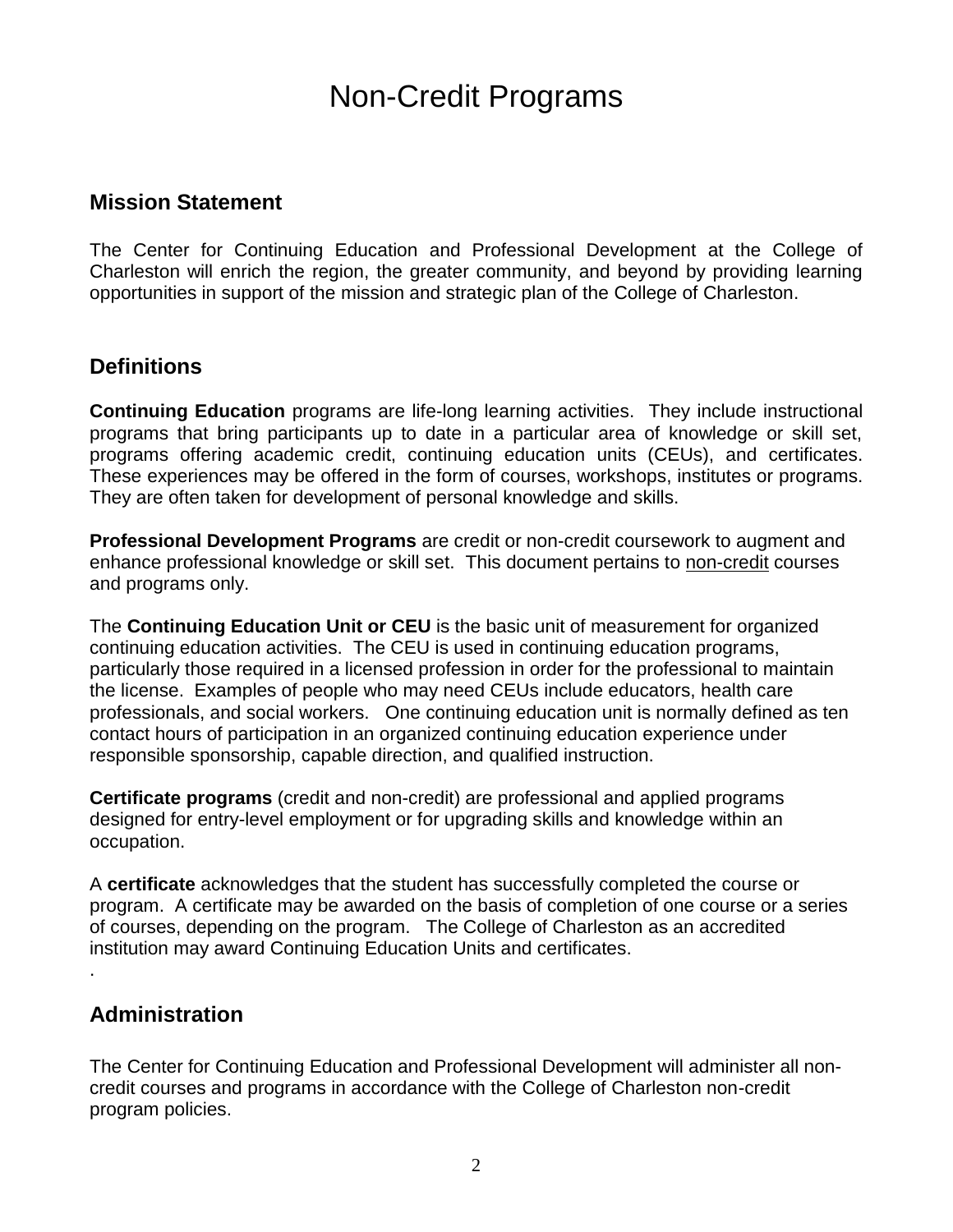The Center for Continuing Education and Professional Development will provide the following:

- Review and approve proposals for all non-credit courses and programs
- Establish accounts for non-credit programs
- Maintain course and student records in the College of Charleston Center for Continuing Education and Professional Development electronic record system
- Maintain faculty resumes and generate faculty contracts
- Establish and manage budgets, including collecting payments, refunding payments when appropriate, transferring funds, and covering expenses
- Provide certificates, as appropriate.

#### **Procedure to establish a non-credit course / program**

Before the program**:** For non-credit courses, the proposal form found in the appendix must be completed and submitted to the Director of Continuing Education and Professional Development. Those courses or programs that elect to award CEUs must adhere to the Guidelines for Approval of CEUs established by SACS and the Worksheet for Computing / Calculating CEUs. Both documents can be found in the appendix. The proposal form and all required documents must be submitted to the Director of Continuing Education and Professional Development. As new non-credit programs are developed, the Director will confer with the appropriate faculty /staff who have expertise in the subject area of the course and with the Dean of the College of Charleston North Campus to obtain approval for the course. The Director will serve as an ex-officio member of the Committee on Graduate Education, Continuing Education, and Special Programs. The chair of the Committee on Graduate Education, Continuing Education and Special Programs will report regularly to the Graduate Council and the Senate.

After the program**:** No later than 10 business days after the program's conclusion, the following should be submitted to the Director of Continuing Education and Professional Development:

(1) a list of participants who have successfully completed the course or program and (2) program evaluations.

#### **Marketing**

Marketing will be coordinated by the Center for Continuing Education and Professional Development.

#### **Fees**

Continuing Education and Professional Development programs will be self-supporting with a goal of generating revenue for the College of Charleston while serving the needs of the community. Course fees will include both direct and indirect costs, including the costs of marketing, instruction, books, materials, copying, a transcript/certificate fee and an administrative fee.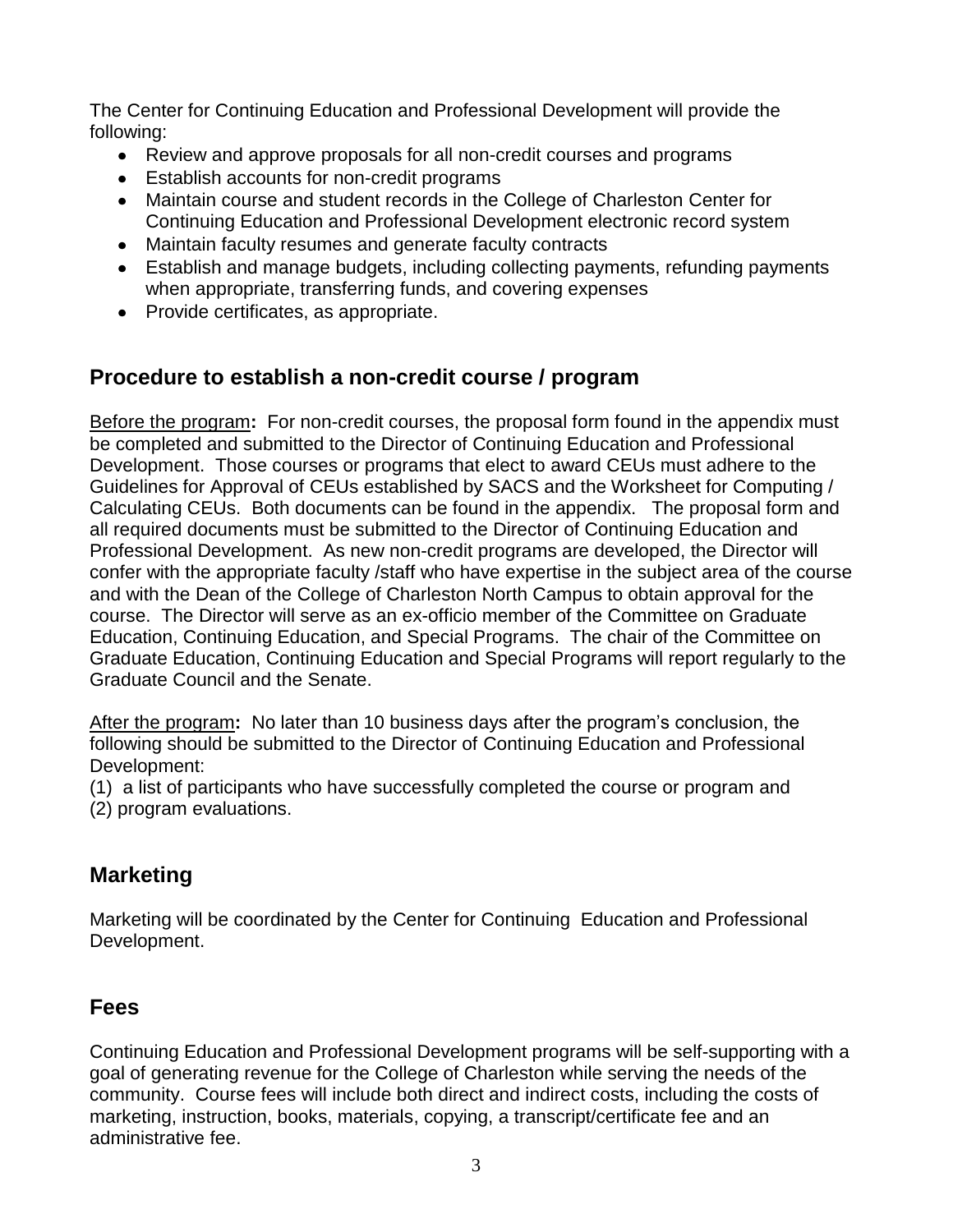#### **Refund Policy**

Full Refund: A full refund will be issued for all courses, seminars and workshops cancelled by the College of Charleston.

Partial Refund: A full refund minus an administrative fee will be charged for registrations cancelled before the start date of the program.

No Refund: Normally, no refunds will be issued for cancellations after the start date of the program.

Appeals: Appeals for refunds after the start date should be submitted to the Director of the Center for Continuing Education and Professional Development.

#### **Record keeping**

Non-credit course registrations will be recorded in the official College of Charleston Continuing Education and Professional Development electronic student record-keeping system. Additional copies of transcripts and certificates may be obtained from the Center for Continuing Education and Professional Development. The evaluations will be retained at the Center for Continuing Education and Professional Development until no longer needed in accordance with the rules administered by the Records Analyst in the Registrar's Office.

# Appendix

Non-Credit Course Proposal From Guidelines for Approval of CEU Non-Credit Courses and Programs Worksheet for Calculating / Computing CEUs Non-Credit Program Application Form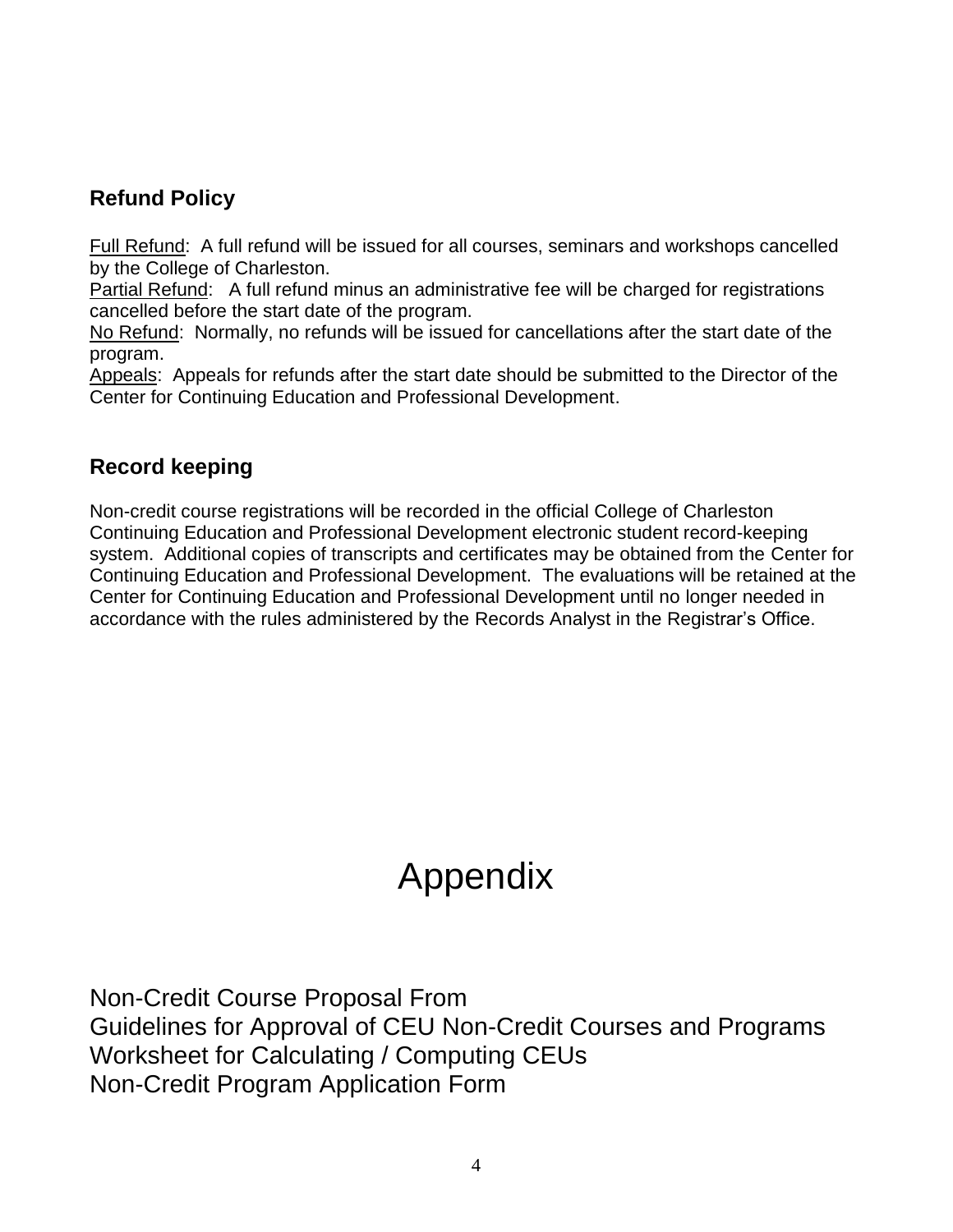

**CENTER FOR** CONTINUING EDUCATION<br>AND PROFESSIONAL<br>DEVELOPMENT

## Proposal for Non-Credit Courses / Programs

| Purpose and objectives:                                                                           |
|---------------------------------------------------------------------------------------------------|
| Format and Brief Description:                                                                     |
|                                                                                                   |
|                                                                                                   |
|                                                                                                   |
|                                                                                                   |
| Will Continuing Education Units (CEUs) be awarded? _____ Y _____ N                                |
| If so, the number of CEUs recommended                                                             |
| Sponsor(s): department, administrative office, organization (if applicable: ___________           |
|                                                                                                   |
|                                                                                                   |
|                                                                                                   |
|                                                                                                   |
|                                                                                                   |
|                                                                                                   |
|                                                                                                   |
| Address                                                                                           |
| Please include the proposed budget and any available marketing materials with this                |
| application and submit to the Director of Continuing Education and Professional Programs.         |
| Approval                                                                                          |
| How will this course/program address the mission and strategic plan of the College of Charleston? |
| Approved as a non-credit course/program                                                           |
| Approved for _______CEU(s) per participant satisfactorily completing the program (if applicable). |

| Director, Continuing Education & Professional Development | Date |
|-----------------------------------------------------------|------|
| Dean, College of Charleston, North Campus                 | Date |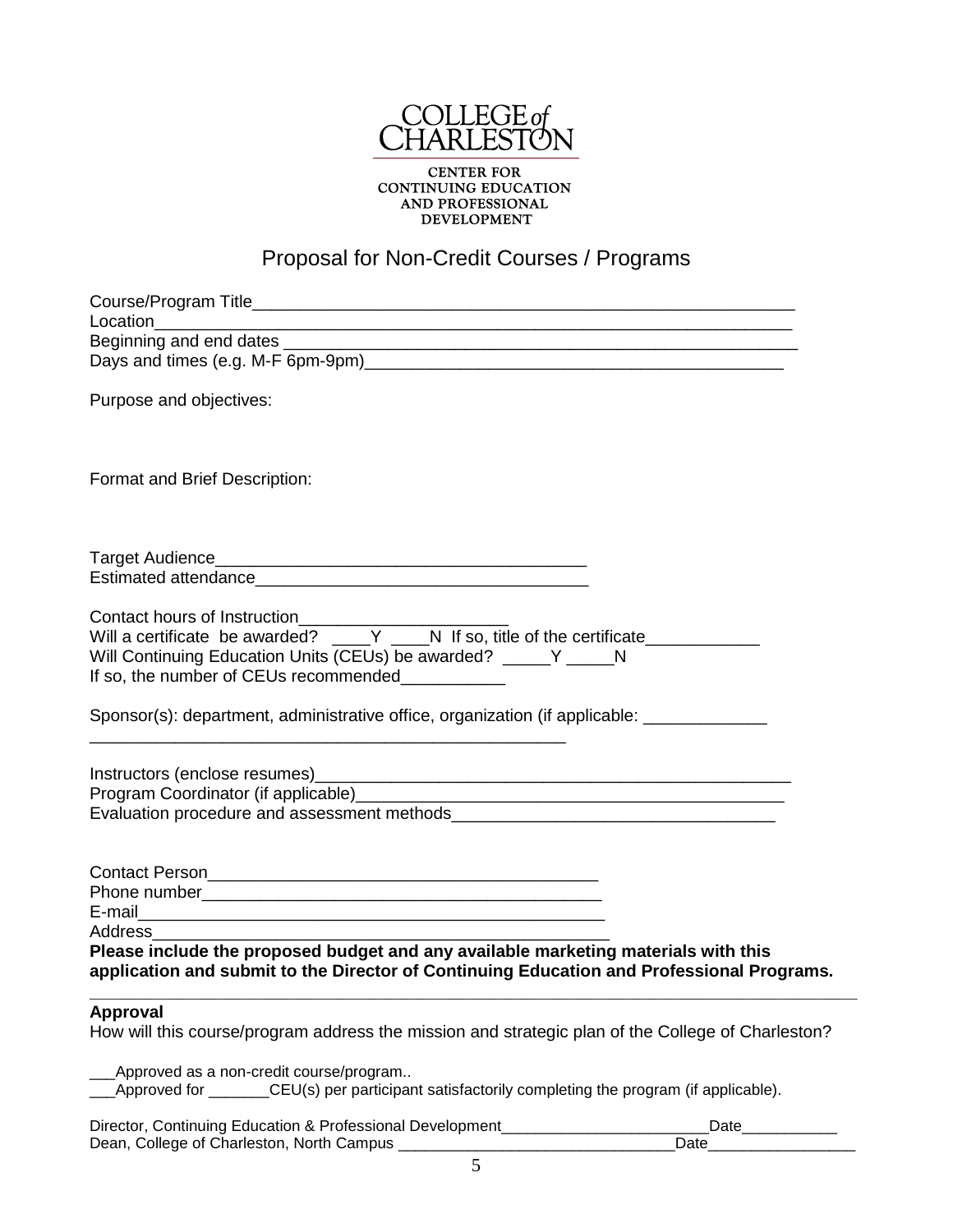#### **Guidelines for Approval of CEU Non-Credit Courses / Programs**

In accordance with national guidelines of the Commission on Colleges of the Southern Association of Colleges and Schools (1994) each continuing education offering is reviewed for conformance to the following guidelines.\*

- 1. The program is planned in response to the identified need of a target audience.
- 2. The application provides clear and concise written statements describing the course or program.
- 3. The program location includes facilities which adequately support the learning objectives.
- 4. The program is conducted by qualified instructional personnel
- 5. Course content and instructional methods are consistent with stated learning outcomes.
- 6. Participants demonstrate the achievement of the learning outcomes/objectives. Demonstrations may be done in a variety of ways such as questions and answers, discussions, written or oral exercises, summaries, case studies, demonstrations, or reports. They are observable and measurable. Some demonstrations of learning may be used throughout and not just at the end of a program while other may be more appropriately done after a program has been completed. Whether participants receive grades or scores for such demonstrations is determined during program planning and is based on the purpose of the program and the intended learning outcomes.
- 7. An evaluation of the effectiveness of the overall program in meeting stated goals is provided for completion by program participants.
- 8. Registration information requested from individual participants provides adequate data for institutional reporting and record keeping. Permanent records are maintained for all participants who qualify for the award of CEU, not just for those who request them.
- 9. Instructions for computing the number of CEUs have been followed correctly, and the correct number of units has been requested.

\* The above guidelines are taken from *The Continuing Education Unit: Guidelines* by the commission on Colleges, the Southern Association of Colleges and Schools.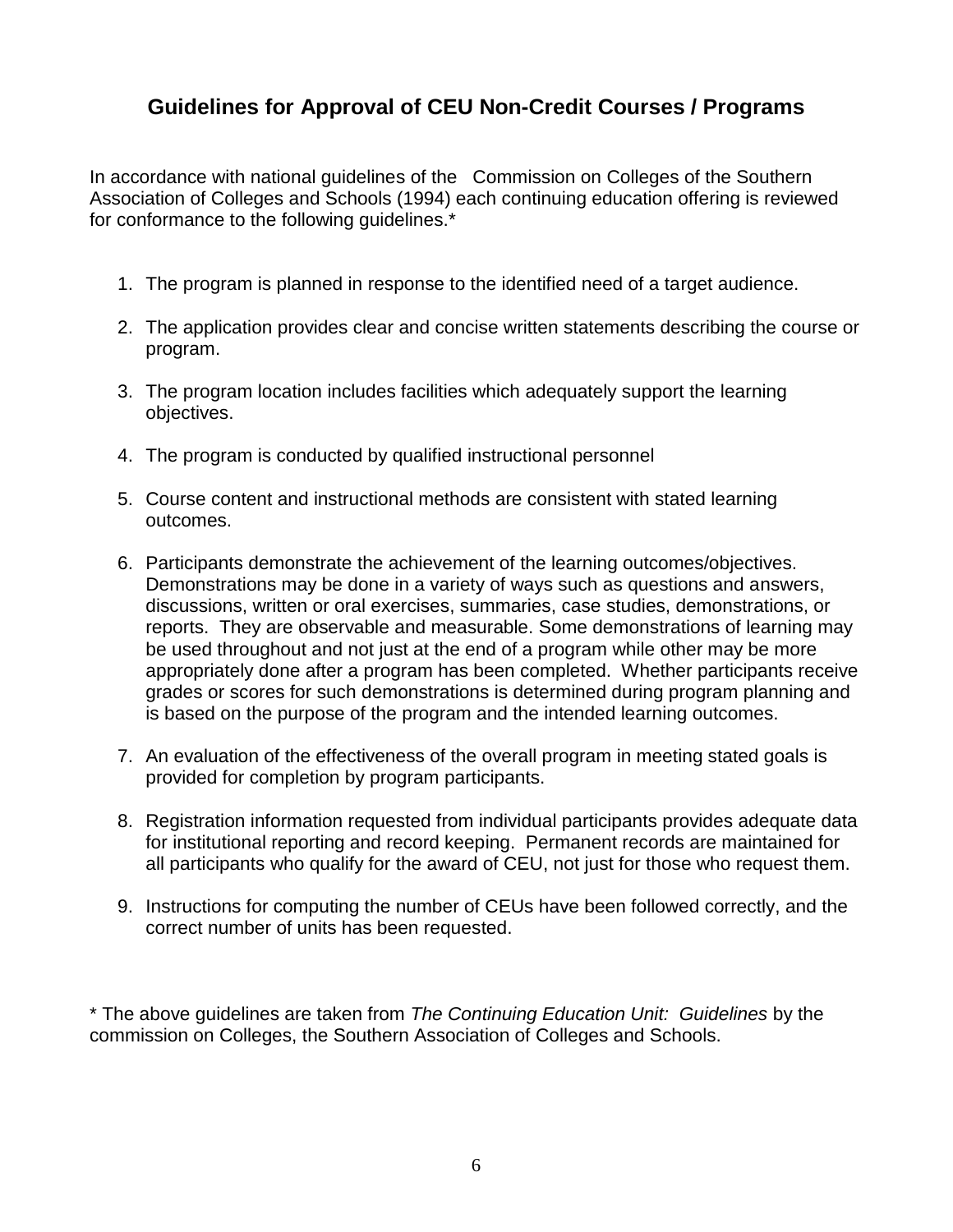#### **Worksheet for Computing / Calculating CEUs**

(from The Continuing Education Unit: Guidelines, The Commission of Colleges, SACS)

- 1. One (1) CEU is awarded for each ten (10) contact hours of instruction.
- 2. Non-instructional time such as refreshment breaks, introductions meals, and social events are not included.
- 3. To calculate the number of CEUs for a course, the number of contact minutes should be totaled and divided by 60 to arrive at the number of contact hours. Total contact hours are then divided by 10 to determine the number of CEUs. CEUs can be expressed in tenths: 17 contact hours equates to 1.7 CEUs; a 3 contact hour course converts to 0.3. Note: Some programs require attendance at every session in order to earn CE
- 4. Hundredths may be used to express one-half increments. For example, a program of two and one-half hours may be expressed as 0.25 CEU. Hundredths may be used to express only one-half hour segments and not any other fraction of an hour. For example, 0.28 CEU is not acceptable.
- 5. When the fractional part of a contact hour is at least 50 minutes (5/6 of any hour), the fractional portion may be counted as a whole hour. Any segment of an hour less than 30 minutes is not counted. Any segment between 30 and 49 minutes is counted as 30 minutes.
- 6. CEUs are awarded for any program at least one hour in length (one hour = 0.1 CEU).
- 7. Calculations of contact hours may include the following non-traditional activities in which no instructor is present after field testing has shown the amount of time required to complete the activity: supervised independent study, computer-assisted instruction, project-based assignments, field experiences, laboratory assignments, and projects.
- 8. Activities not included when calculating the number of contact hours are as follows: study, assigned reading, and other related activities outside the classroom or meeting schedule; business or committee activities; announcements, welcoming speeches, or organizational reports. Note: Time devoted to a luncheon or dinner presentation integral to the continuing education experience may be included in calculating contact hours.

EXAMPLE: Accountants are attending a seminar on financial planning from 10:00am – 4:00pm. Two breaks total 40 minutes and lunch is 45 minutes. The remaining time is spent in instruction. Total time 360 minutes Non-instructional minutes 85 minutes Total instructional minutes 275 Minutes divided by 60 4 hours and 35 minutes remaining CEUs to be awarded 0.45